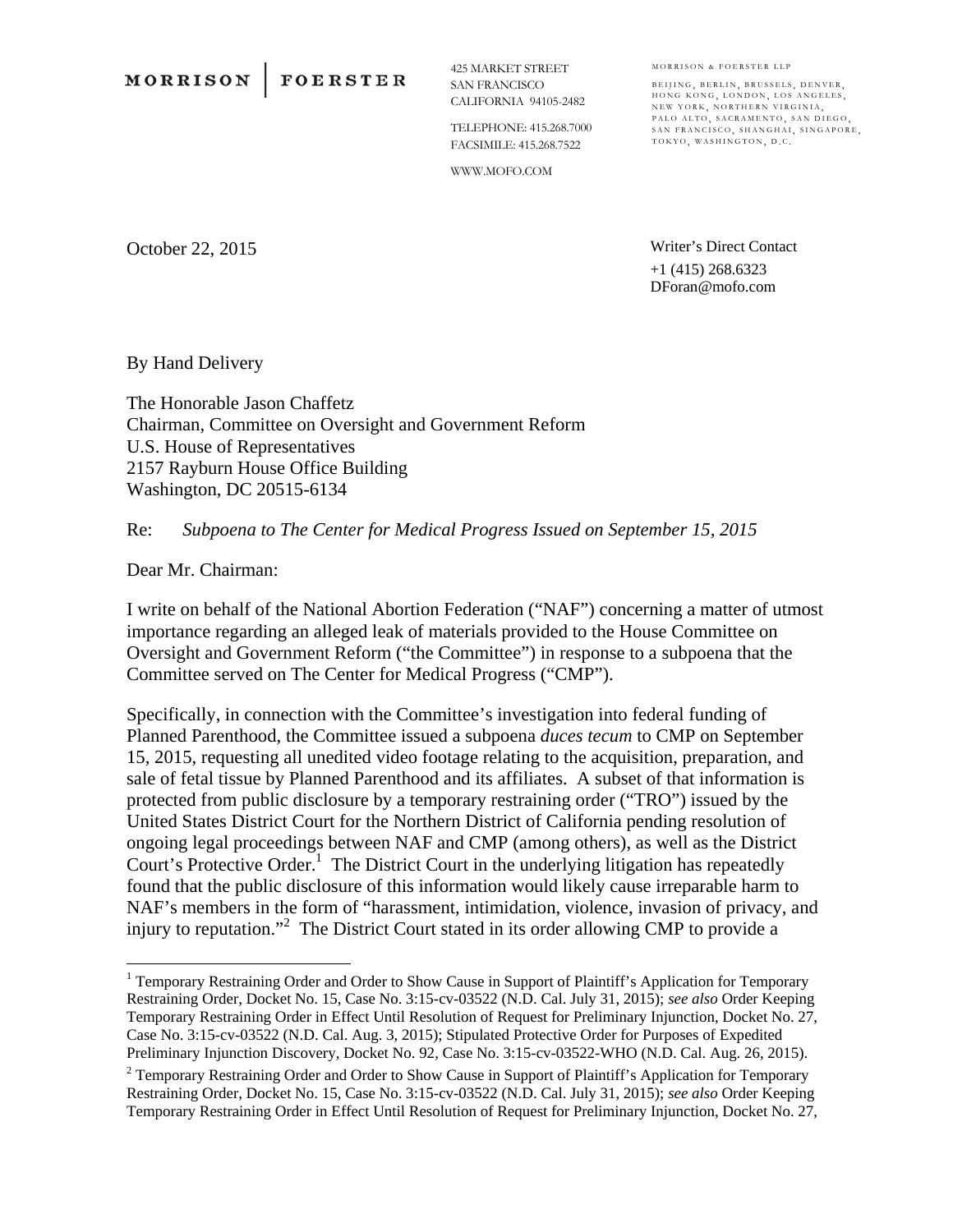## **MORRISON FOERSTER**

October 22, 2015 Page Two

response to the Committee's subpoena that it believed this Committee would "exercise [its] powers responsibly and with due regard for the rights of affected parties."3 And when the Committee received these materials, you yourself, Mr. Chairman, stated that the materials "will not be released to the public at this time," in order to "ensure the safety and security of all individuals recorded," assurances for which we were very grateful. $4$ 

On Tuesday evening, October 20, 2015 however, an individual by the name of Charles Johnson began publishing clips of video files that are in the Committee's possession and that are covered by the Federal Court's  $TRO<sup>5</sup>$  In the article accompanying the clip, Johnson claims that he received "all of the videos" covered by the Federal Court's TRO "from a source on Capitol Hill." The article further states that Johnson is going to be "publishing the rest of the videos here over the coming days." According to Johnson, he and David Daleiden (CMP's "CEO" who orchestrated the illegal video smear campaign that is the subject of NAF's lawsuit) are close personal friends.<sup>6</sup> Even after Johnson was personally served with the Federal Court's TRO on Wednesday evening, October 21, 2015, Johnson caused to be published on the internet another 11 video clips that were provided to Congress and covered by the Federal Court TRO. Johnson, in this latest leak, continues to insist that the materials he received were "turned over by Congressional whistleblowers." NAF is working with YouTube to block access to this second set of TRO materials for violating its terms of service.

We are raising this matter with the Federal Court to determine the extent to which Daleiden, Johnson's personal friend since 2007, may have been behind these leaks. But now that a claim has been made that a leak from this Committee has occurred, and an individual is publishing material covered by the Court's TRO that was turned over to the Committee last week, we respectfully urge the Committee to take immediate action to investigate that claim, and to take any and all steps necessary to maintain the confidentiality of the TRO materials. Having insisted that CMP disclose these sensitive materials to the Committee despite a Federal Court TRO, the Committee has a responsibility to maintain the confidentiality of that material, as you have already recognized, Mr. Chairman, and it is a responsibility we have no doubt you take very seriously. We are certain that you will agree that any leak of materials in the Committee's possession to a personal friend of David Daleiden's would call into question the integrity, impartiality, and fairness of this Committee's investigation.

Case No. 3:15-cv-03522 (N.D. Cal. Aug. 3, 2015); Order re Congressional Subpoena, Docket No. 155, Case No. 3:15-cv-03522 (N.D. Cal. Aug. 3, 2015) at 2 ("I remain concerned about the threat of irreparable injury to the privacy rights of NAF's members, shown by NAF through the history of violence against providers of abortion care and the specific acts of intimidation against NAF members, including death threats, harassment and reputational harm, apparently caused by the release of defendants' videos prior to the TRO.").

<sup>3</sup> *See* Order re Congressional Subpoena, Docket No. 155, Case 3:15-cv-03522-WHO (N.D. Cal. Oct. 6, 2015).

<sup>4</sup> *See* https://oversight.house.gov/release/chaffetz-statement-planned-parenthood-video-footage. 5

<sup>&</sup>lt;sup>5</sup> http://gotnews.com/breaking-video-planned-parenthood-rep-we-cant-stop-affiliates-from-breaking-the-law/.

 $6$  http://gotnews.com/the-man-behind-the-plannedparenthood-video-and-me/.